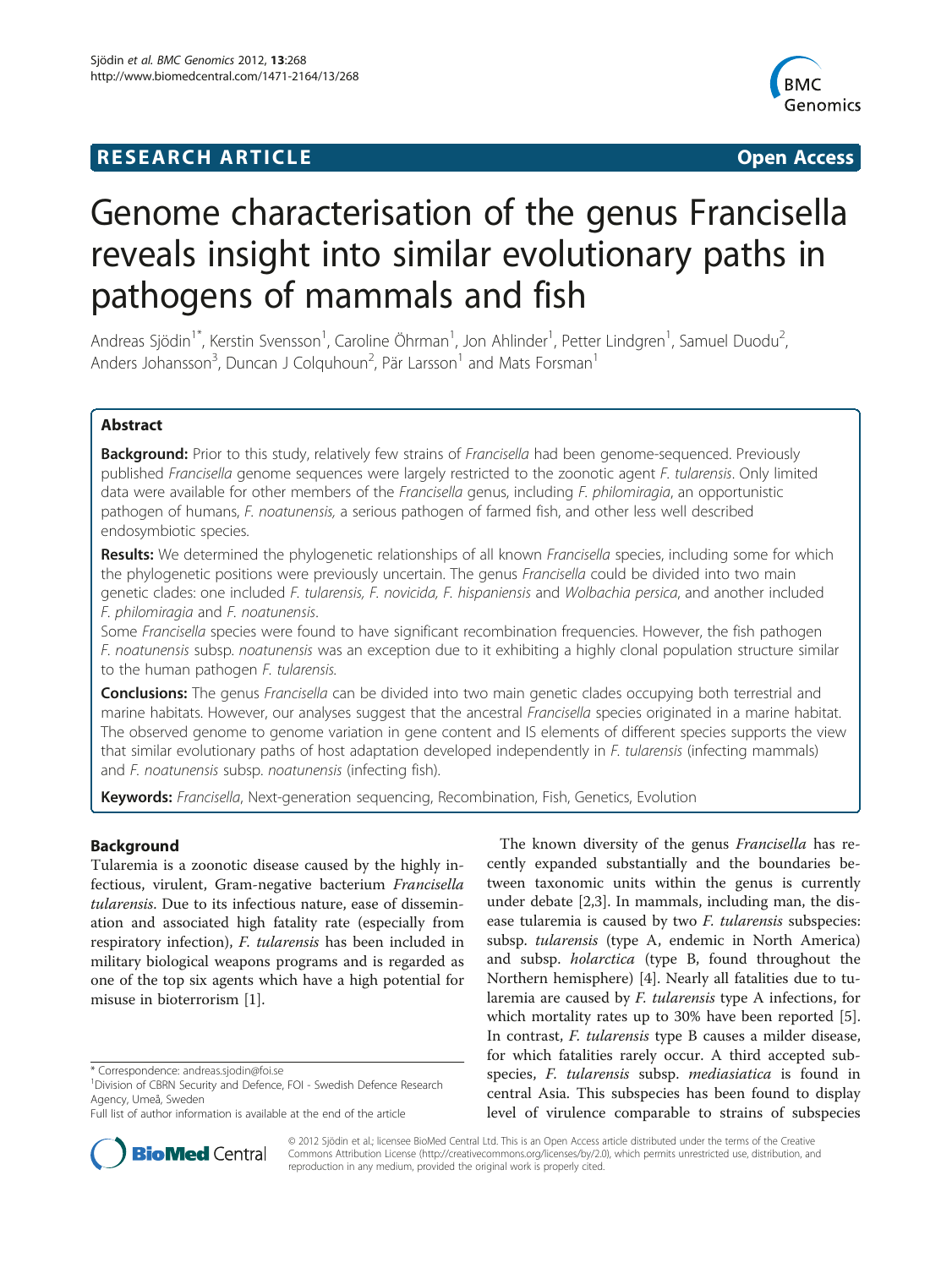holarctica and very rarely cause human infections [\[6,7](#page-10-0)]. Disease in humans has also been presented following opportunistic infection by F. novicida (in individuals with a weakened immune system) and F. philomiragia (in individuals with a weakened immune system exposed to sea water) [\[8](#page-10-0)-[10\]](#page-10-0).

A number of Francisella lineages also exist that do not appear to be associated with human disease. Strains closely related to F. philomiragia, which have recently been designated as Francisella noatunensis, have been identified as etiological agents of Francisellosis in fish [[11-15](#page-10-0)]. *F. noatunensis* is further divided into two subspecies, subsp. *noatunensis* [[16\]](#page-10-0) and subsp. *orientalis* [[17,18\]](#page-10-0). Recent published studies have also identified several new related and as yet uncultured forms of Francisella from soil and water [\[19](#page-10-0)-[23\]](#page-11-0), as well as tick endosymbionts with high similarity to F. tularensis (Francisella-like endosymbionts) [[24\]](#page-11-0). One isolated tick endosymbiont has inaccurately been designated Wolbachia persica [[25\]](#page-11-0), incorrectly placing it within the alphaproteobacteria [\[26](#page-11-0)]. Further, a marine ciliate endosymbiont has been proposed to represent 'Candidatus F. noatunensis subsp. endociliophora' [\[23](#page-11-0)] and a bacterium isolated from an air-conditioning system has been tentatively classified as Francisella cantonensis [[27\]](#page-11-0). Thus, in recent years the existence of substantial sub-species diversity within the Francisella genus has become increasingly apparent. Members of Francisella appear to be associated with a multitude of different ecological niches, ranging from specialised endosymbionts and pathogens with different host spectrums, to generalists believed capable of a free-living existence.

There are several reasons for sequencing Francisella strains other than those belonging to F. tularensis. Analysis of gene content and genetic relationships may help to improve our understanding of the biology and evolution of these bacteria, including that of the human pathogen F. tularensis. Sequencing multiple strains of environmental Francisella may also reveal important sequence differences between environmental species and F. tularensis. This would allow the design of increasingly specific F. tularensis detection assays for use in anti-bioterrorism applications and epidemiological studies, particularly important since current methods frequently falsely detect F. tularensis in environmental samples [[28\]](#page-11-0).

The genome sequence data generated by the present study represents a considerable advancement of knowledge of the genus *Francisella* and includes genome sequences for 18 environmental Francisella strains, four F. tularensis and two distant but genetically related species Fangia hongkongensis [\[29\]](#page-11-0) and Piscirickettsia salmonis [[30\]](#page-11-0). Here we describe the population structure of the genus Francisella, suggest that ancestral Francisella strains originated in marine habitats, show that present-

day strains can be divided into two main genetic clades occupying continental and aquatic habitats and provide evidence that similar evolutionary paths of host adaptations have occurred independently in F. tularensis (infecting mammals) and F. noatunensis subsp. noatunensis (infecting fish).

## Results

#### Bacterial strains and classifications

Here, we present 24 novel genome sequences representing all major subclades of the Francisella genus (Table [1](#page-2-0)), with the exception of the recently discovered F. cantonensis [[27](#page-11-0)]. The data doubles the number of published *Francisella* genomes and significantly extends the known range of genetic diversity. The studied material includes seven previously unsequenced F. noatunensis isolates and a single representative from the tick endosymbiont group [\[31](#page-11-0)]. In addition, representatives of Fa. hongkongensis [[29](#page-11-0)] and P. salmonis [[32](#page-11-0)], both of which are related to the genus Francisella, were also sequenced. Interestingly, Francisella strain 3523 [\[33,34](#page-11-0)] appeared to belong to the F. hispaniensis clade and not the F. novicida clade as reported previously [\[34](#page-11-0)].

Overall, a major bifurcation into two genetic lineages was identified (Figure [1\)](#page-3-0) with clade  $1$  comprising  $F$ . tularensis, F. novicida, F. hispaniensis and W. persica, and clade 2 containing F. noatunensis and F. philomiragia.

## Francisella whole-genome phylogeny and average nucleotide identities

Whole-genome alignments were produced using progressiveMauve [[35\]](#page-11-0). A phylogeny based on core genome single nucleotide polymorphisms is shown in Figure [1.](#page-3-0)

Analysis of the whole-genome phylogeny showed that strains of F. philomiragia and F. noatunensis subsp. noatunensis formed sister clades, while strains of F. noatunensis subsp. orientalis diverged at a more basal position, indicating the newly named species F. noatunensis is paraphyletic. This interpretation was supported by an analysis of average nucleotide identities (ANI): ANI for *F. philomiragia* compared to *F. noatunensis* subsp. noatunensis is higher (95%) than F. philomiragia compared to F. noatunensis subsp. orientalis (92–93%) Additional file [1](#page-10-0).

Phylogenetic inference using whole-genome data and 16 S ribosomal RNA genes resulted in incongruent topologies. The phylogenetic position of F. philomiragia (Figure [1\)](#page-3-0) was different from previous publications of phylogenies calculated based on 16 S ribosomal RNA genes (Additional file [2\)](#page-10-0) [\[13,14\]](#page-10-0).

## Analysis of Francisella pan and core genomes

Based on the analysed gene orthologs, the core genome of the genus Francisella contained 803 genes (Figure [2A](#page-4-0)).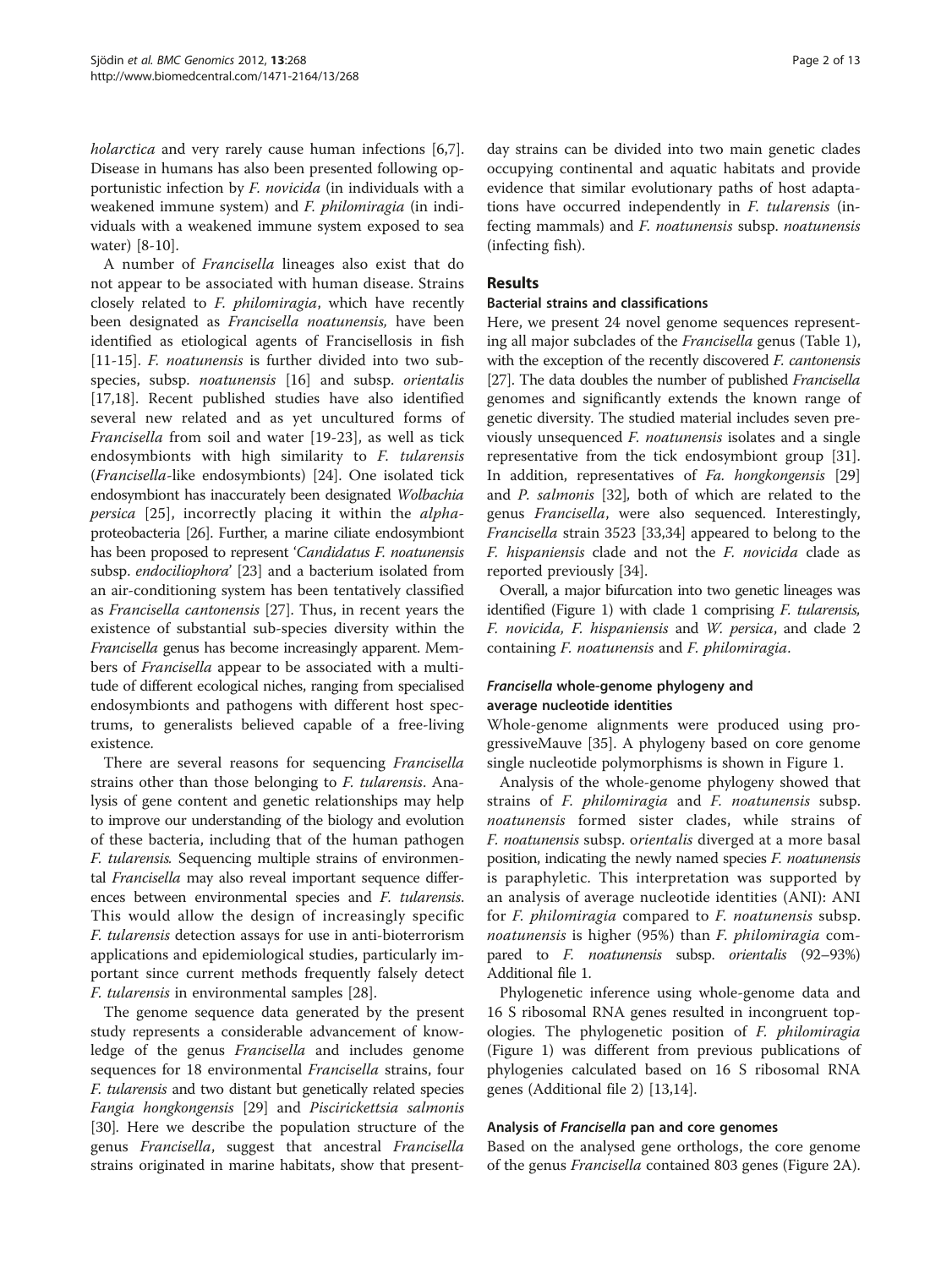#### <span id="page-2-0"></span>Table 1 Strains sequenced in this study

| <b>Species</b>                       | <b>FSC ID</b>       | Alternate<br>designation                                  | Year<br>isolated | Source                                                                      | Location                                | <b>NCBI</b><br>ID |
|--------------------------------------|---------------------|-----------------------------------------------------------|------------------|-----------------------------------------------------------------------------|-----------------------------------------|-------------------|
| F. tularensis<br>subsp. holarctica   | <b>FSC021</b>       | F0014, Tsuchiya                                           | 1958             | Human lymph node                                                            | Fukushima prefecture, Japan             | 73369             |
| F. tularensis<br>subsp. holarctica   | <b>FSC208</b>       | 3049UBG                                                   | 1998             | Human                                                                       | Gävleborg county, Sweden                | 73467             |
| F. tularensis<br>subsp. holarctica   | <b>FSC539</b>       | 2004-32-55                                                | 2004             | Human blood                                                                 | Örebro county, Sweden                   | 73393             |
| F. tularensis<br>subsp. mediasiatica | <b>FSC148</b>       | F0012, 240, 840                                           | 1982             | <b>Tick</b>                                                                 | Jambyl oblast, Kazakhstan               | 73379             |
| F. tularensis<br>subsp. tularensis   | <b>FSC054</b>       | F0010, Nevada 14                                          | 1953             | Hare (Lepus californicus)                                                   | Nevada state, USA                       | 73375             |
| F. novicida                          | <b>FSC159</b>       | F0052; fx2; 110                                           | 1995             | Human blood                                                                 | Texas state, USA                        | 73383             |
| F. novicida                          | <b>FSC160</b>       | fx1; Houston, 2766                                        | 1991             | Human blood                                                                 | Texas state, USA                        | 73385             |
| F. novicida                          | <b>FSC595</b>       | F58                                                       | 2003             | Human blood                                                                 | Brazil/UK/Germany                       | 73395             |
| F. hispaniensis                      | <b>FSC454</b>       | FhSp1                                                     | 2003             | Human blood                                                                 | Elche, Spain                            | 73391             |
| F. noatunensis<br>subsp. noatunensis | FDC178              | NVI 7601, F/134/09A                                       | 2009             | Atlantic cod (Gadus morhua)                                                 | Waterford, Ireland                      | 73465             |
| F. noatunensis<br>subsp. noatunensis | <b>FSC769</b>       | NVI 2005/50/F292-6C,<br>NCIMB14265, LMG23800,<br>DSM12596 | 2005             | Atlantic cod (Gadus morhua)                                                 | Hordaland county, Norway                | 73397             |
| F. noatunensis<br>subsp. noatunensis | <b>FSC772</b>       | NVI 5888, PQ1106                                          | 2006             | Atlantic salmon (Salmo salar)                                               | Lake Llanquihue, Chile                  | 73449             |
| F. noatunensis<br>subsp. noatunensis | FSC774 <sup>2</sup> | NVI 5865, GM2212                                          | 2004             | Atlantic cod (Gadus morhua)                                                 | Rogaland county, Norway                 | 73457             |
| F. noatunensis<br>subsp. noatunensis | FSC775 <sup>2</sup> | DSM18777, GM2212                                          | 2004             | Atlantic cod (Gadus morhua)                                                 | Rogaland county, Norway                 | 73459             |
| F. noatunensis<br>subsp. noatunensis | <b>FSC846</b>       | NVI 5518, SVA 74/04                                       | 2004             | Atlantic cod (Gadus morhua)                                                 | Southern Skagerrak, Sweden              | 73463             |
| F. noatunensis<br>subsp. orientalis  | <b>FSC770</b>       | NVI 5409, PQ1104,                                         | 2006             | Tilapia (Oreochromis sp.)                                                   | Costa Rica                              | 73389             |
| F. noatunensis<br>subsp. orientalis  | <b>FSC771</b>       | Ehime-1, PQ1105                                           | 2001             | Three-line grunt<br>(Parapristipoma trilineatum)                            | Uwajima, Ehime prefecture,<br>Japan     | 73447             |
| Wolbachia persica                    | <b>FSC845</b>       | <b>ATCC VR - 331</b>                                      | 1960             | Soft tick (Oken) (Argas persicus)<br>from buff-backed heron (Bubulcus ibis) | Nile Barrage Park, Cairo, Egypt         | 73171             |
| F. philomiragia                      | <b>FSC037</b>       | F0047, ATCC 25016                                         | 1960             | Water                                                                       | Bear River Refuge, Utah state, USA      | 73371             |
| F. philomiragia                      | <b>FSC039</b>       | F0049, ATCC 25018                                         | 1960             | Water                                                                       | Odgen Bay Refuge, Utah state, USA 73373 |                   |
| F. philomiragia                      | <b>FSC145</b>       | F0046; CCUG 12603                                         | 1982             | Human abscess                                                               | Göteborg, Sweden                        | 73377             |
| F. philomiragia                      | <b>FSC154</b>       | Swiss                                                     | 1979             | Bone marrow, ascitic fluid                                                  | Zürich, Switzerland                     | 73381             |
| Fangia<br>hongkongensis              | <b>FSC776</b>       | JCM14605                                                  | 2004             | Seawater at the outlet of a sand filter                                     | Port Shelter, Hongkong, China           | 73461             |
| Piscirickettsia<br>salmonis          | <b>FSC773</b>       | NVI 5692                                                  | 2006             | Atlantic salmon (Salmo salar)                                               | Møre & Romsdal county,<br>Norway        | 73451             |

1 FDC178 was supplied by the Marine Institute, Oranmore, Ireland.

2 FSC774 was supplied by the National Veterinary Institue (NVI), Norway and FSC775 was requisitioned from the German Microorganism Collection (DSM).

3 FSC 160 (fx1) was supplied by VAMC, Houston, Texas. (Previously published FSC156 (fx1) was supplied by another lab.).

4 FSC539 from same patient as FSC529 in Svensson et al 2009.

Information about isolates sequenced in this study.

Clade 1 shared 854 genes, while clade 2 (F. noatunensis and F. philomiragia) shared 1359 genes (Figure [2B\)](#page-4-0).

genes, respectively (Figure [2B\)](#page-4-0). The pan-genome of F. tularensis contained 2769 genes.

The pan-genome of the genus Francisella contained a total of 5396 genes (Figure [2C](#page-4-0)). Separate analysis of the pan-genome size within clade 1, excluding F. hispaniensis and W. persica, and clade 2 identified 3222 and 3535

#### Clade-specific genes

An overview of the gene distribution in the genus Francisella is depicted in Figure [3](#page-5-0) and the clade-specific genes are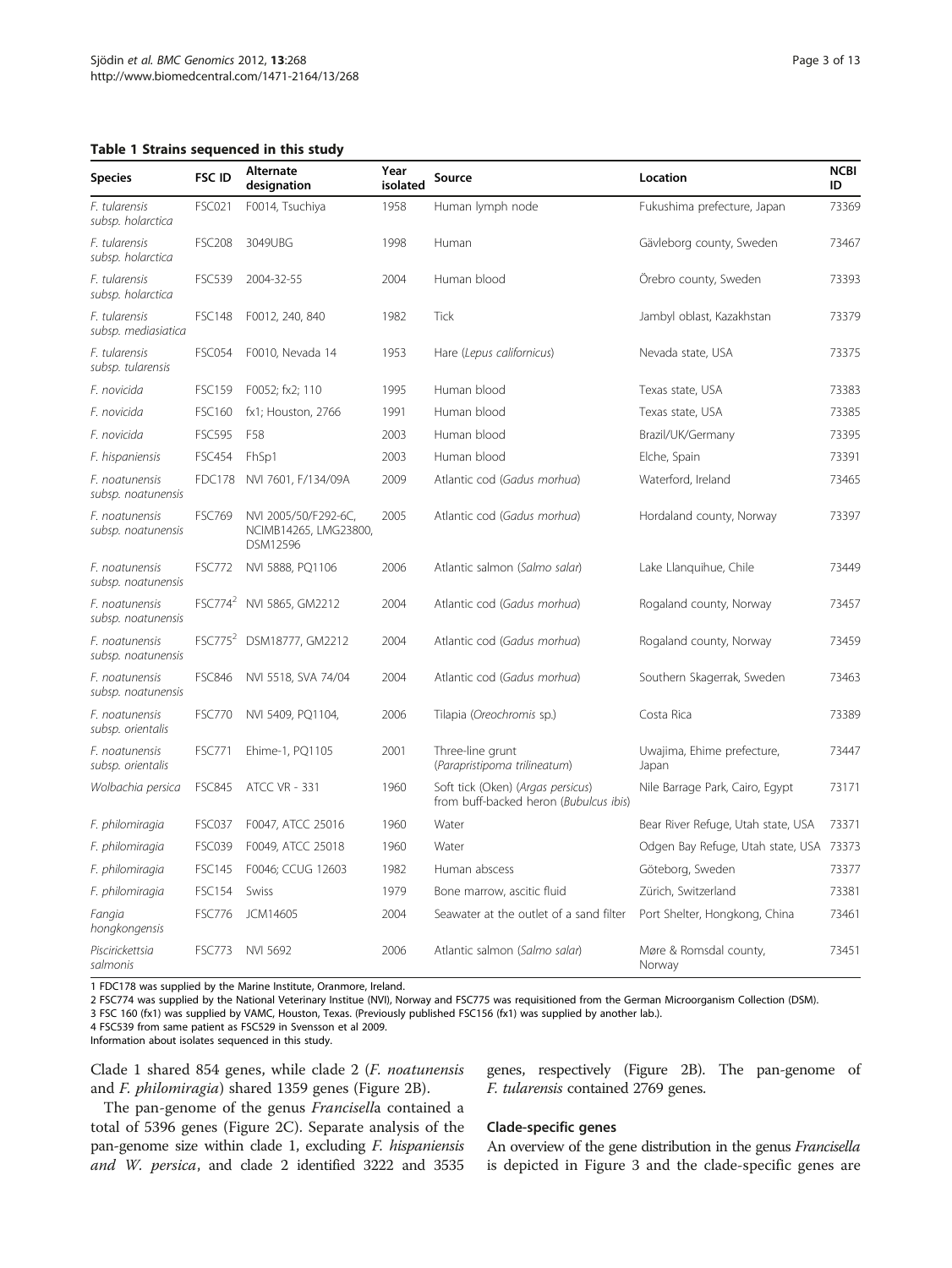<span id="page-3-0"></span>

summarised in Table [2.](#page-6-0) The human pathogen, F. tularensis contained only seven unique genes (FTT0794, FTT0795, FTT0796, FTT1188, FTT1453c, FTT1454c and FTT1458), which grouped at three different locations in the genome. No unique genes were found in F. novicida genomes. F. hispaniensis, F. noatunensis and F. philomiragia exhibited seven, nine and ten unique genes, respectively. The complete clade 2 (*F. noatunensis* and *F. philomiragia*) genomes displayed 41 genes that were not present in clade 1. However, the clade 2 species  $F$ . noatunensis subsp. noatunensis and F. noatunensis subsp. orientalis shared 32 and 114 genes, respectively, which were not present in other genomes.

#### IS elements

Notable differences in IS element content were identified between different species and clades. In clade 1, F. hispaniensis contained a few copies of ISFtu2, ISFtu3, ISFtu4, ISFpi1 and IS4502, while W. persica contained very few copies of ISFtu2 and ISFtu3. The isolates in clade

2 exhibited a different pattern of IS elements. Whereas F. noatunensis subsp. orientalis was almost completely lacking IS elements (only a potential trace of ISFpi1 was found), F. noatunensis subsp. noatunensis exhibited an expansion trend similar to that previously reported for F. tularensis [\[36\]](#page-11-0). The expansion was within the ISFpi1 group and included a handful of copies of the IS4502 element, and single copies of ISFtu1, ISFtu2 and ISFtu3 elements.

The more distant relatives studied, i.e. Fa. hongkongensis and P. salmonis, contained completely different sets of IS elements compared with Francisella. The genome of P. salmonis was enriched with ISPsa1 and ISPsa2 [\[37](#page-11-0)], whereas only one copy of ISFpi1 was found in Fa. hongkongensis. The IS element distributions of *F. tularensis*, F. novicida and F. philomiragia have been reported previously [\[36,38\]](#page-11-0).

#### Recombination

Results of the recombination analyses are presented in Figure [4](#page-7-0) and Additional file [3.](#page-10-0) The proportion of genes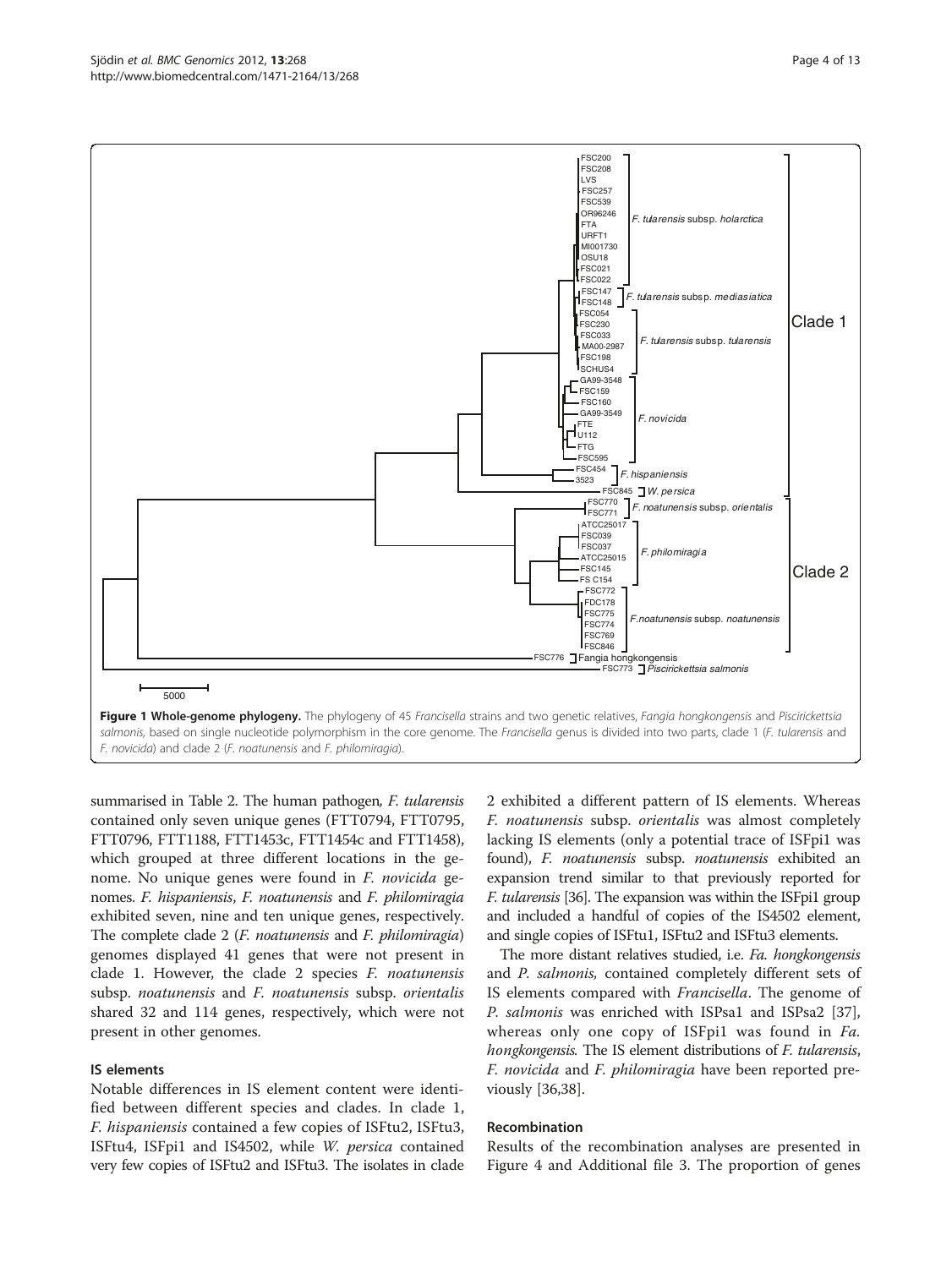<span id="page-4-0"></span>



within the Francisella core genome demonstrating evidence of recombination was 32%, although the presence of recombination was highly variable across the different Francisella lineages. For some species/subspecies, recombination was entirely absent (i.e. F. tularensis subsp. tularensis, F. tularensis subsp. holarctica and F. noatunensis subsp. noatunensis), whereas recombination in F. philomiragia and *F. novicida* occurred frequently.

## **Discussion**

To date, sequenced Francisella genomes have mainly been of the human pathogenic species *F. tularensis*. Consequently, conclusions about evolutionary processes within the genus *Francisella* have largely been based on F. tularensis genomes [\[36,38](#page-11-0)].

Moreover, a number of identification assays developed on the basis of F. tularensis genome sequences have been shown to give false-positive results. These have been attributed to the presence of the same sequence signatures as in other environmental Francisella lineages [\[39](#page-11-0)].

In the present study, we provide details of the genetic content of nearly all currently known members of the genus Francisella, with the exception of the recently published F. cantonensis [\[27](#page-11-0)]. Despite a generally high sequence similarity within the genus, we found that different genetic clades demonstrated different population structures (recombination frequencies). This suggests differences in lifestyle and host association.

F. tularensis has been found to be a highly clonal species, differentiating it from environmental lineages characterised by moderate recombination rates. We also found evidence that the fish pathogen *F. noatunensis* subsp. noatunensis also possesses a highly clonal lineage. The low recombination frequency in *F. noatunensis* subsp. noatunensis may indicate that a close host association reduced contact with other *Francisella* species, and thereby, lowered opportunities for gene acquisition by recombination, as previously hypothesised for F. tularensis [[36\]](#page-11-0). The data of population structure and variability observed among F. novicida opposed to F. tularensis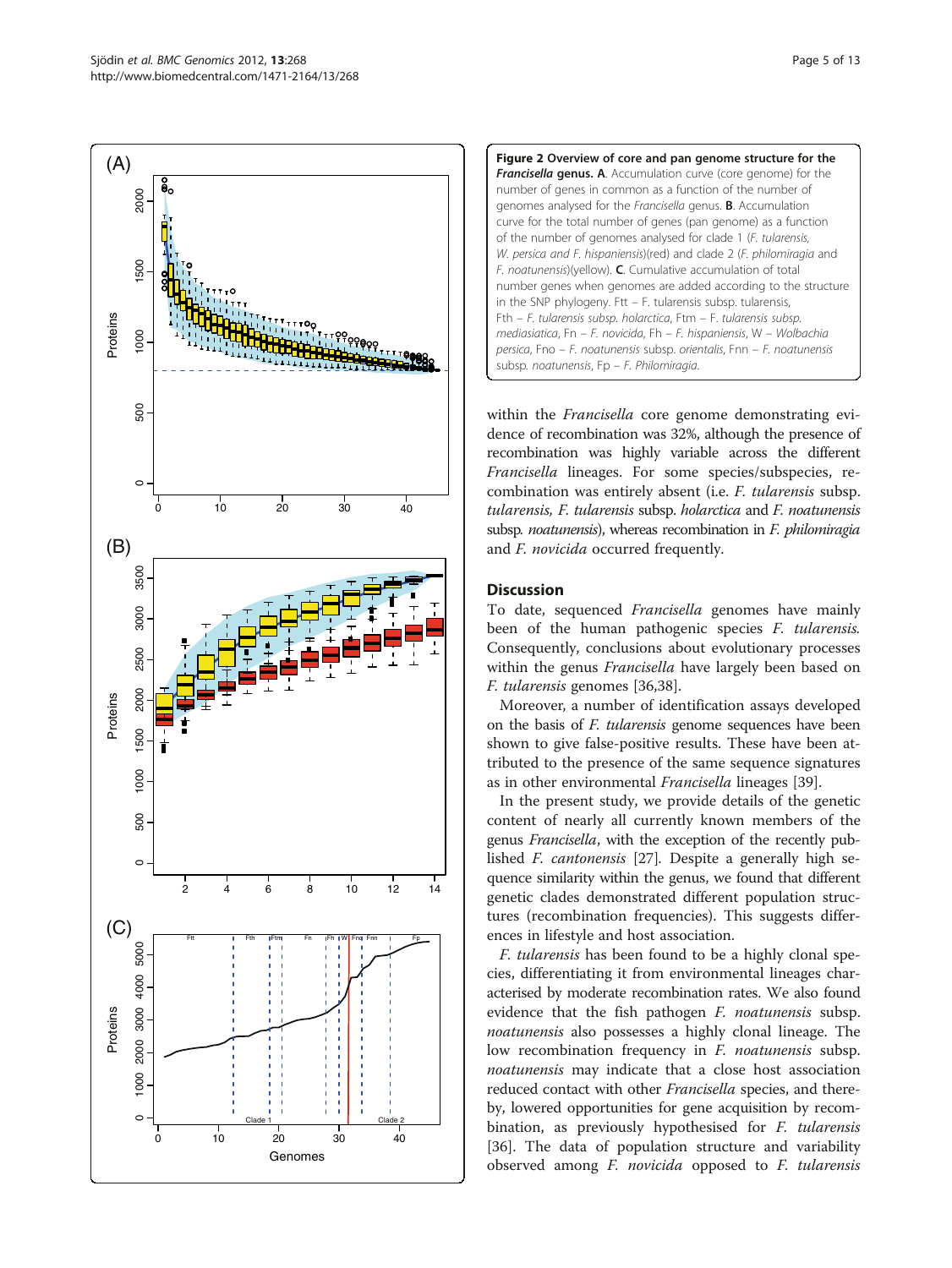<span id="page-5-0"></span>

subspecies tularensis, holarctica and mediasiatica strains should be taken in consideration for the on-going discussion whether it should be a separate species or included as a subspecies in F. tularensis.

#### Whole genome phylogeny

Our analyses of 45 Francisella genomes showed that recognised species could be divided into two main genetic clades (Figure [1\)](#page-3-0) and suggested that the pathogenic species in each clade emerged independently by similar evolutionary paths of host adaptation. F. tularensis, which can infect mammals, belonged to clade 1, whereas F. noatunensis subsp. noatunensis, which infects fish, belonged to clade 2. Our analyses based on the phylogeny

of Francisella genomes and genetic relatives suggest that the ancestral *Francisella* species originated in a marine habitat.

Using whole-genome analysis, we found evidence that F. noatunensis subsp. noatunensis and F. noatunensis subsp. orientalis represent a paraphyletic group. F. philomiragia and F. noatunensis subsp. noatunensis together form a sister clade to *F. noatunensis* subsp. *orientalis* (Figure [1](#page-3-0), Table [1\)](#page-2-0). This result was not supported by 16 S RNA analysis, which suggested that the two subspecies *F. noatunensis* subsp. orientalis and F. noatunensis subsp. noatunensis form a clade. There are limited nucleotide differences in the 16 S region and more comprehensive core genome SNP analysis gives a better view of the real relationship.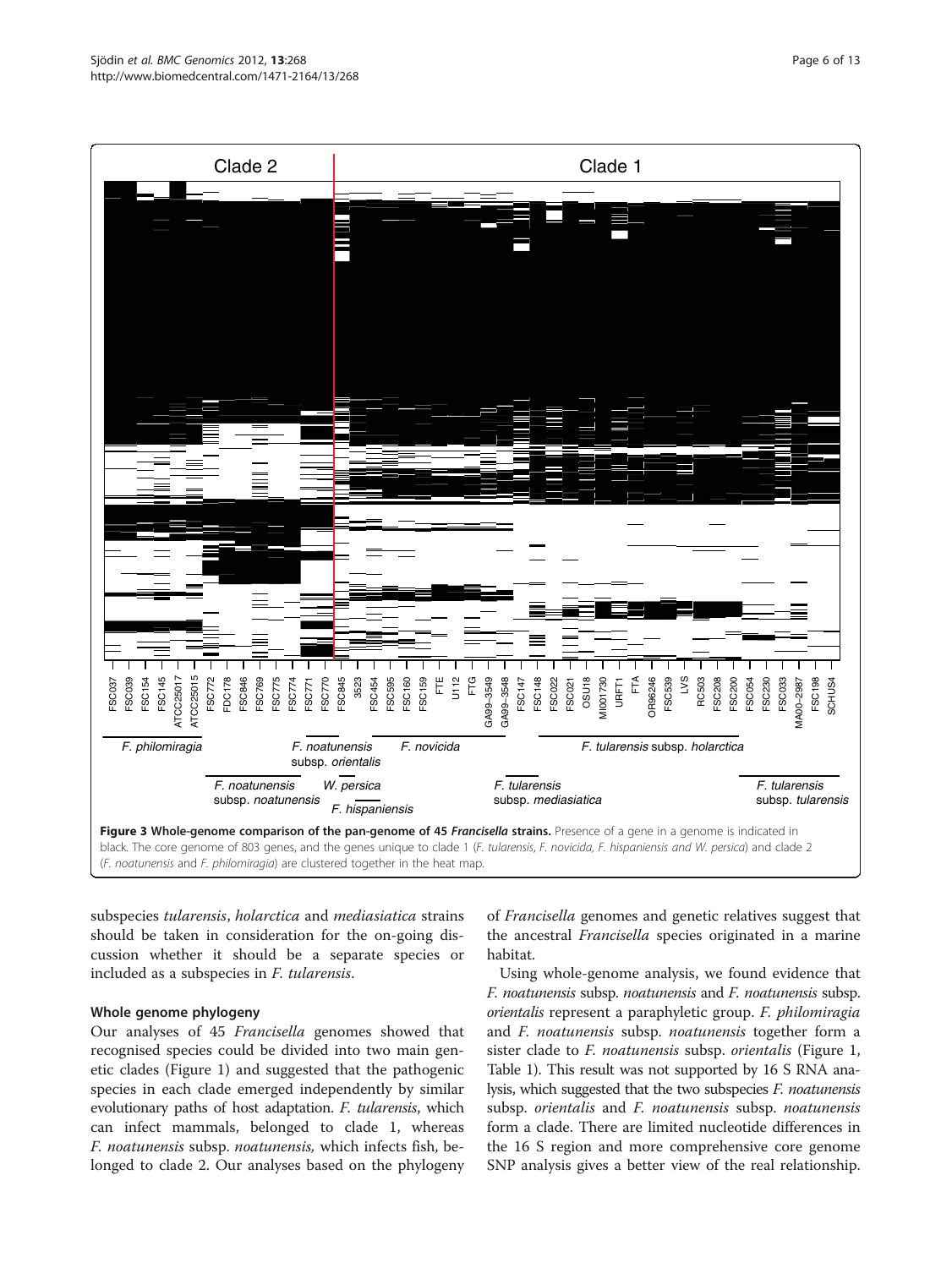<span id="page-6-0"></span>Table 2 Clade-specific genes

| Included species/subspecies                                                                               | <b>Excluded species/subspecies</b>                                                                                                                                                        | #unique genes | Reference genome |
|-----------------------------------------------------------------------------------------------------------|-------------------------------------------------------------------------------------------------------------------------------------------------------------------------------------------|---------------|------------------|
| F. tularensis subsp. tularensis                                                                           | All other                                                                                                                                                                                 | $\Omega$      | SCHUS4           |
| F. tularensis subsp. holarctica                                                                           | All other                                                                                                                                                                                 | $\Omega$      | <b>IVS</b>       |
| F. tularensis subsp. mediasiatica                                                                         | All other                                                                                                                                                                                 | $\Omega$      | <b>FSC147</b>    |
| F. philomiragia                                                                                           | All other                                                                                                                                                                                 | 9             | ATOC 25017       |
| F. noatunensis subsp. noatunensis                                                                         | All other                                                                                                                                                                                 | 32            | <b>FSC769</b>    |
| F. noatunensis subsp. orientalis                                                                          | All other                                                                                                                                                                                 | 114           | <b>FSC770</b>    |
| F. novicida                                                                                               | All other                                                                                                                                                                                 | $\mathbf{0}$  | U112             |
| F. hispaniensis                                                                                           | All other                                                                                                                                                                                 | 7             | <b>FSC454</b>    |
| Wolbachia persica                                                                                         | All other                                                                                                                                                                                 | 125           | <b>FSC845</b>    |
| Fangia hongkongensis                                                                                      | All other                                                                                                                                                                                 | 1104          | <b>FSC776</b>    |
| Piscirickettsia salmonis                                                                                  | All other                                                                                                                                                                                 | 1725          | <b>FSC773</b>    |
| F. tularensis subsp. tularensis,<br>F. tularensis subsp. holarctica,<br>F. tularensis subsp. mediasiatica | F. novicida, F. hispaniensis, W. persica F. noatunensis subsp. orientalis,<br>F. noatunensis subsp. noatunensis, P salmonis                                                               | 7             | SCHUS4           |
| F. noatunensis subsp. orientalis,<br>F. noatunensis subsp. noatunensis,<br>F. philomiragia                | F. tularensis subsp. tularensis, F. tularensis subsp. holarctica,<br>F. tularensis subsp. mediasiatica, F. novicida, F. hispaniensis,<br>W. persica, F. hongkongensis, P. salmonis        | 41            | <b>FSC769</b>    |
| F. noatunensis subsp. orientalis,<br>F. noatunensis subsp. noatunensis                                    | F. philomiragia, F tularensis subsp. tularensis,<br>F. tularensis subsp. holarctica, F. tularensis subsp. mediasiatica,<br>F. novicida, F. hispaniensis, W. persica, F. hongkongensis, P. | 10            | <b>FSC769</b>    |
| F. noatunensis subsp. noatunensis,<br>F. philomiragia                                                     | F. noatunensis subsp. orientalis, F. tularensis subsp. tularensis,<br>F. tularensis subsp. holarctica, F. tularensis subsp. mediasiatica,<br>F. novicida, F. hispaniensis, P. salmonis    | 9             | <b>FSC769</b>    |

Summary of clade-specific genes in the Francisella genus.

Identification of genetic factors coding for fish pathogenicity may therefore be possible via comparative analyses. Further phenotypic studies and experiments are needed to confirm this hypothesis. Since F. noatunensis subsp. noatunensis is isolated from cod and salmon, while F. noatunensis subsp. orientalis isolates are recovered from tilapia and three-line grunt, an alternative hypothesis is that these subspecies evolved their abilities for fish infection independently.

In agreement with other studies [[26,40\]](#page-11-0), our analyses verified the phylogenetic position of the tick endosymbiont W. persica within the Francisella genus. Several lines of genomic evidence support the view that this organism adapted as a primary symbiont; its genome size was found to be significantly less (about 80–85%) than other Francisella genomes. Moreover, in W. persica, regulatory genes were found to be depleted, while biosynthesis pathways supplying amino acids to their insect host were retained, and there was a low abundance of IS elements. Our results confirm that W. persica and other Francisellalike endosymbionts (FLE) [[19,](#page-10-0)[24,41,42\]](#page-11-0) belong to the genus Francisella and that W. persica has undergone a significant reduction in its genome.

An important outcome of the present study was reclassification of the isolate 3523 from Australia. It was initially classified as an unusual F. novicida [\[33\]](#page-11-0), a classification which remained despite whole genome sequencing [[34\]](#page-11-0). It was clear from the present analyses that isolate 3523 belongs to the F. hispaniensis clade [[43](#page-11-0)]. This result demonstrates the importance of broadscale intra-genus sequencing for correct classification of new isolates.

#### Francisella pan- and core- genome

The overall core genome size of 799 genes for the genus Francisella was similar to that reported for the genus Bacillus (Figure [2A](#page-4-0)) [[44](#page-11-0)]. Bacterial pan-genomes at the genus level have only recently been reported in the literature, and the number of gene families in these genera is expected to grow as more genomes are included. This approach may be valuable in revealing genes specific for niche commonalities between subspecies.

We detected different pan-genome sizes for clade 1 and clade 2 (Figure [2B\)](#page-4-0), where clade 2 contain more genes compared to clade 1 and especially F. tularensis clade alone. As a result, *F. tularensis* may be fully sampled by sequencing smaller set of representative isolates, whereas more isolates of clade 2 would need to be fully sequenced to give a true pan-genome size.

The contribution of each genome to the complete pan-genome of the genus *Francisella* and related organisms is illustrated in Figure [2C.](#page-4-0) Most genomes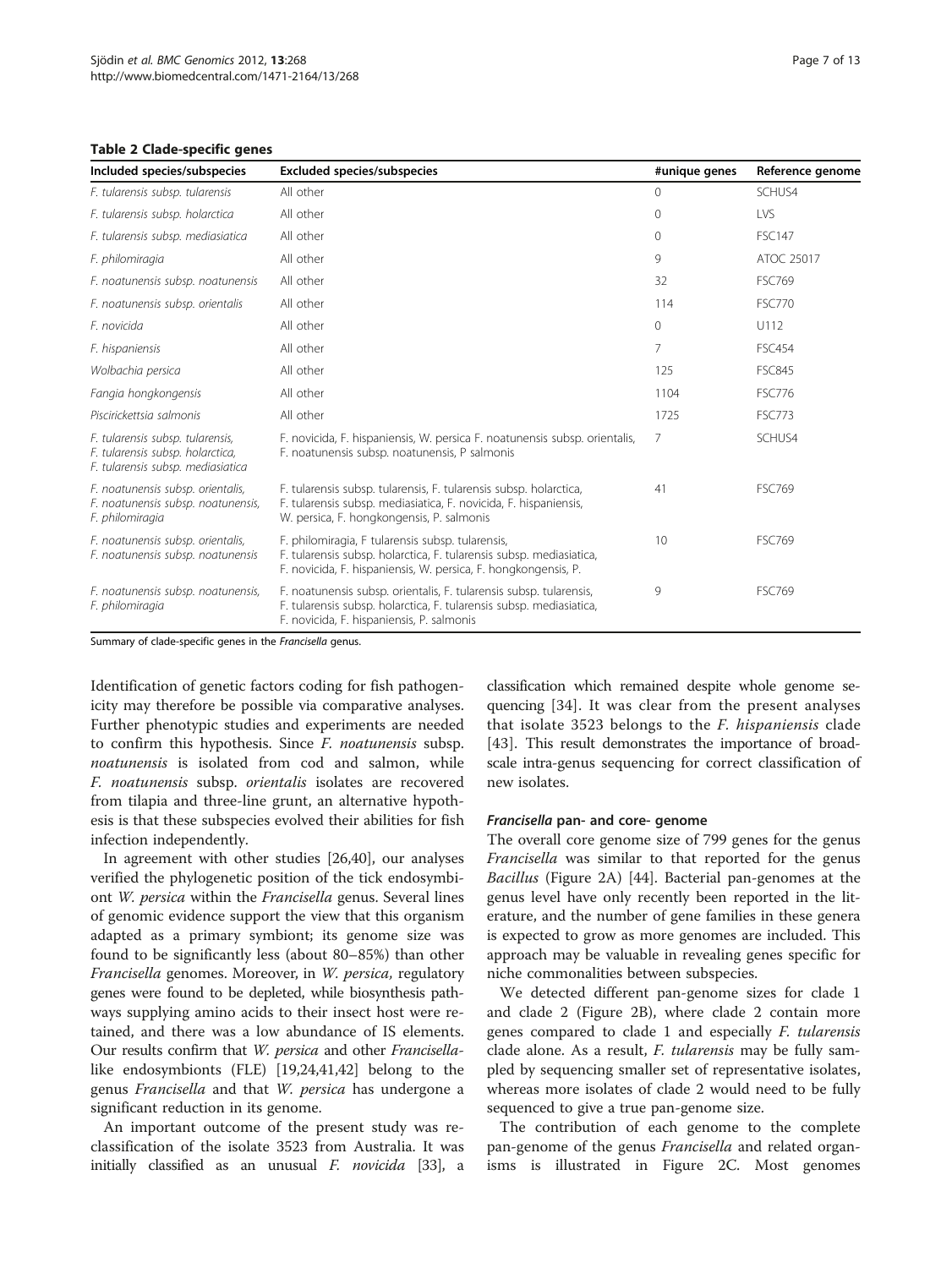<span id="page-7-0"></span>

contribute to the increase of the pan-genome, although the increase is less pronounced when similar genomes are added.

#### Clade specific genes

Genomes in the Francisella genus have, with the exception of W. persica, similar gene composition. W. persica has not retained genes included in the COG group 'amino acid transport and metabolism', which it does not require because of its endosymbiotic lifestyle.

An extensive list of 80 potential candidate virulence genes has previously been published, which are specific for the human pathogen F. tularensis [[45](#page-11-0)]. Surprisingly, analysis of the more complete collection of Francisella genomes in the present study reduced this list to only seven F. tularensis specific genes. The general lack of specific genes agrees with previous observations that pathogens exhibit specialisation and host-adaption by gene loss rather than gene gain [[46](#page-11-0)]. Thus, a pathogen such as *F. tularensis* should be defined not only by genes that are present but also by those that are lacking.

The seven specific genes in *F. tularensis* were located in three separate gene clusters. The genes in the first cluster (FTT0794, FTT0795, FTT0796) are organised in an operon and were predicted to be involved in exopolysaccharide synthesis. It has been suggested that an exopolysaccharide capsule plays a role in F. tularensis virulence [\[47\]](#page-11-0).

The second gene cluster (FTT1453c, FTT1454c and FTT1458) is present within the wbt locus of F. tularensis. Genes in this locus encode proteins involved in lipopolysaccharide O-antigen synthesis. The O-antigens of F. tularensis contain an insertion element that differentiates it from F. novicida [\[48](#page-11-0)]. A similar insertion element structure has been reported to be essential for virulence in Shigella sonnei [[49](#page-11-0)]. Finally, the last gene cluster contained a single gene, FTT1188, which encodes for a hypothetical membrane protein. This protein does not exhibit significant homology to other proteins in the NCBI non-redundant database and has not yet been characterised in depth. Identification of virulence genes and their role in the virulence of Francisella is not straight-forward. Our data suggest that F. tularensis virulence cannot be easily explained by a simplistic model which just considers the presence or absence of specific "virulence genes" [[36\]](#page-11-0).

Fa. hongkongensis and P. salmonis both contain many genes that are absent from the Francisella genus and are therefore likely to occupy distinctly different ecological niches.

#### IS elements

The two principal clades of the Francisella genus exhibit several similarities and differences in IS element content and composition. F. noatunensis subsp. noatunensis contains an expanded set of IS elements similar to those reported for F. tularensis. The expanded IS elements in F. tularensis are ISFtu1 and ISFtu2, whereas the expanded IS element in F. noatunensis is ISFpil. Interestingly, the two subspecies of *F. noatunensis* exhibited contrasting contents of IS elements. While F. noatunensis subsp. noatunensis contained the highest number of IS elements of all species in the genus, F. noatunensis subsp. orientalis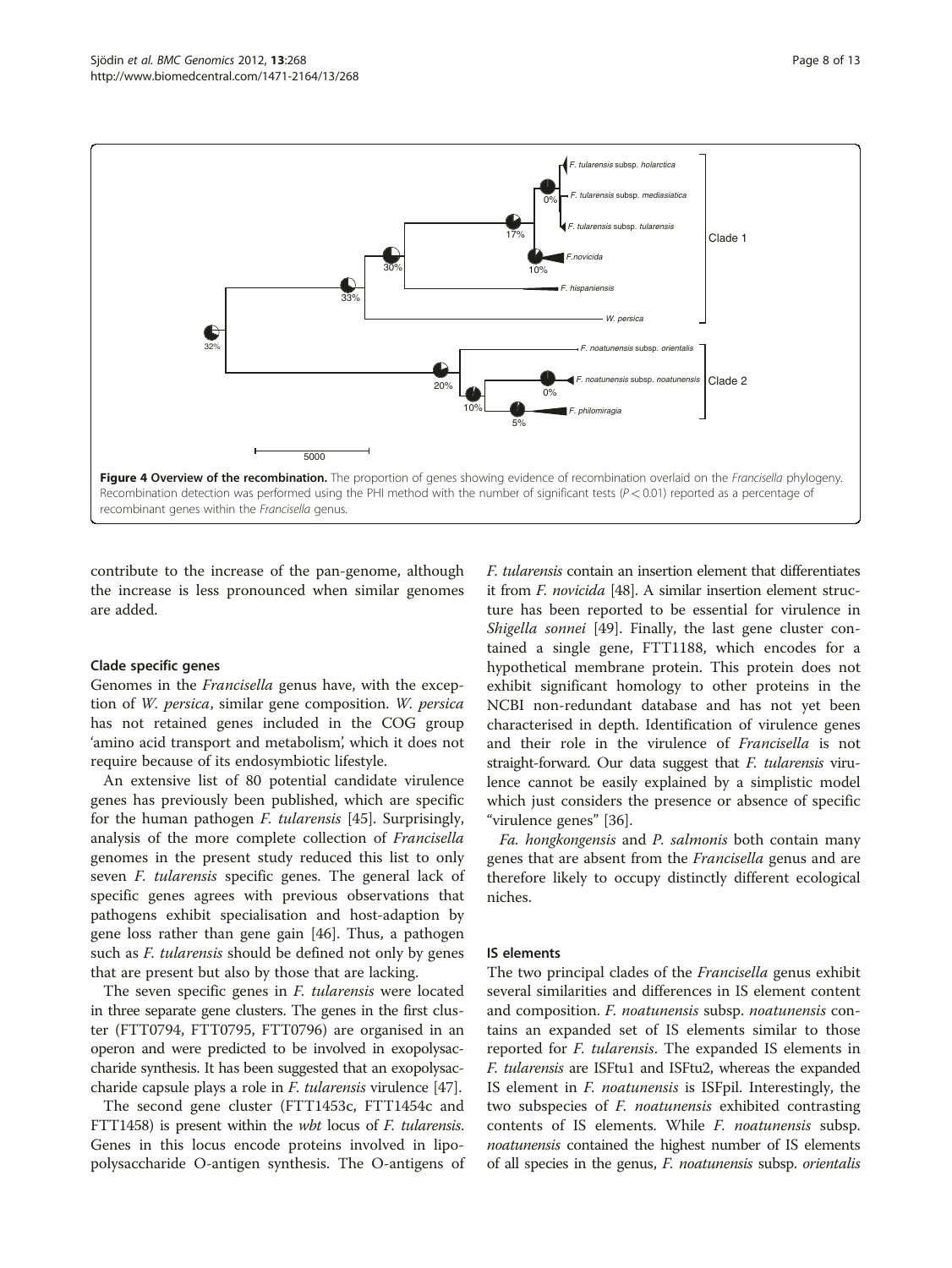contains very few IS elements. This may have arisen because of different evolutionary modes in these subspecies.

#### Recombination

Recombination is an important process for generating new genetic diversity within bacterial populations and is a known driver of evolution in many bacterial species [[50\]](#page-11-0). The recombination analysis of 45 genomes in the present study confirmed that the level of recombination within the *Francisella* genus is highly variable, ranging from undetectable in F. tularensis to moderate in F. novicida [[36](#page-11-0)].

We found that the subspecies of *F. noatunensis* exhibited apparently low rates of recombination at levels similar to the human pathogen group of *F. tularensis*. Otherwise, both clade 1 and II displayed moderate recombination rates, largely due to frequent recombination within F. novicida (clade 1) and F. philomiragia (clade 2). According to our findings, 33% of the core gene set provided evidence of past recombination events, similar in magnitude to estimates for *Campylobacter* [[51\]](#page-11-0) and *Neisseria* [[52](#page-11-0)], but higher than previously reported for Francisella [[36\]](#page-11-0). It was reported previously that 19.2% of the genes in the core genome of F. novicida and F. philomiragia have been recombined, but our data suggests that this is could be an underestimate due to a lack of genomic sequences available at that time.

Our findings are similar to reports for other bacterial genera that include highly specialized pathogens. Variable recombination rates have previously been reported for several pathogenic populations, (Yersina pestis [\[53](#page-11-0)], Bacillus anthracis [[54\]](#page-11-0) and Mycobacterium tuberculosis [[55](#page-11-0)]). It should be noted that if closely related clones of pathogens with low recombination rates are overrepresented, this can result in an under-estimation of recombination rates for the entire genus [[50,56\]](#page-11-0). By ensuring proper representation of all subspecies of the Francisella genus in the present work, such effects were minimised.

## **Conclusions**

This work significantly expands the number of sequenced Francisella genomes, and therefore provides an important resource for assessing evolutionary and functional relationships within the genus. We identified the core genome in the Francisella genus and single nucleotide polymorphisms within these genes were used to infer a robust phylogeny. A high degree of clonality confirmed for F. tularensis type A and B, was also identified in F. noatunensis subsp. noatunensis. Despite infecting different species, it is apparent that these lineages also share certain important evolutionary properties.

Next-generation sequencing enables rapid generation of high quality data for the fast assembly of novel genomes [\[57\]](#page-11-0). Growing databases of genome sequences are of significant interest for improving the designs of specific detection assays, conducting epidemiological and ecological studies, microbial forensics [\[58](#page-11-0)] and classification of novel bacterial isolates. Comparative genomic approaches together with functional datasets will be critical for the development of assays that specifically target pathogenic Francisella strains.

## **Methods**

#### Cultivation and DNA preparation

All strains (Table [1](#page-2-0)), except FSC845, were cultured on cysteine heart agar plates supplemented with 5–9% chocolatised sheep blood (CHAB) (BD Biosciences, Franklin Lakes, NJ USA), or Modified Thayer-Martin (McLeod) agar plates [[59\]](#page-11-0), at 25°C for the eight strains FSC769 to FSC776, and at 37°C for all other strains, in 5%  $CO<sub>2</sub>$  for 5 days (*F. tularensis* strains) or up to  $\sim$  30 days (non-*F.* tularensis strains).

A loopful of bacteria was suspended in 1 x TRIS-EDTA (TE) buffer to  $10^9$  CFU/ml and heat-killed at  $95^{\circ}$ C for 15 minutes. The bacteria were lysed using Buffer ATL (Qiagen, Hilden, Germany), or similar non-denaturing lysis buffer. DNA was prepared using phenol extraction (PE), or extraction with Biorobot EZ1 (Qiagen, Hilden, Germany) according to the manufacturer's protocol. Sterility was verified by lack of growth on Modified Thayer-Martin (McLeod) plates [\[59](#page-11-0)] after incubation of 10 μl DNA (if PE was used) or lysate (if EZ1 was used) for 10 days.

The strain FSC845 (Wolbachia persica) was propagated in cells, and bacteria were collected by differential centrifugation. Bacterial cell pellets were suspended in phosphate-buffered saline (PBS) and DNA was prepared as above. For FSC772 and FDC178, DNA was prepared using the Gentra Puregene Cell kit (Qiagen, Hilden, Germany) and was re-suspended in a hydration solution supplied with the kit. DNA concentrations were measured using Nanodrop (Thermo Scientific, Wilmington, DE, USA).

## Genome sequencing and assembly

DNA for genomic sequencing of 24 isolates from the Francisella genus and genetic relatives were prepared as described in Table [1](#page-2-0). 19 genomes were sequenced at the National Bioforensic Analysis Center using a 454 FLX machine (454 Life Sequencing Inc., Branford, CT, USA) according to the manufacturer's instructions. Additional sequencing was performed using the Illumina GS II sequencing 36 bp or 76 bp SE technology. Additional file [4](#page-10-0) provides summary data of the sequenced genomes.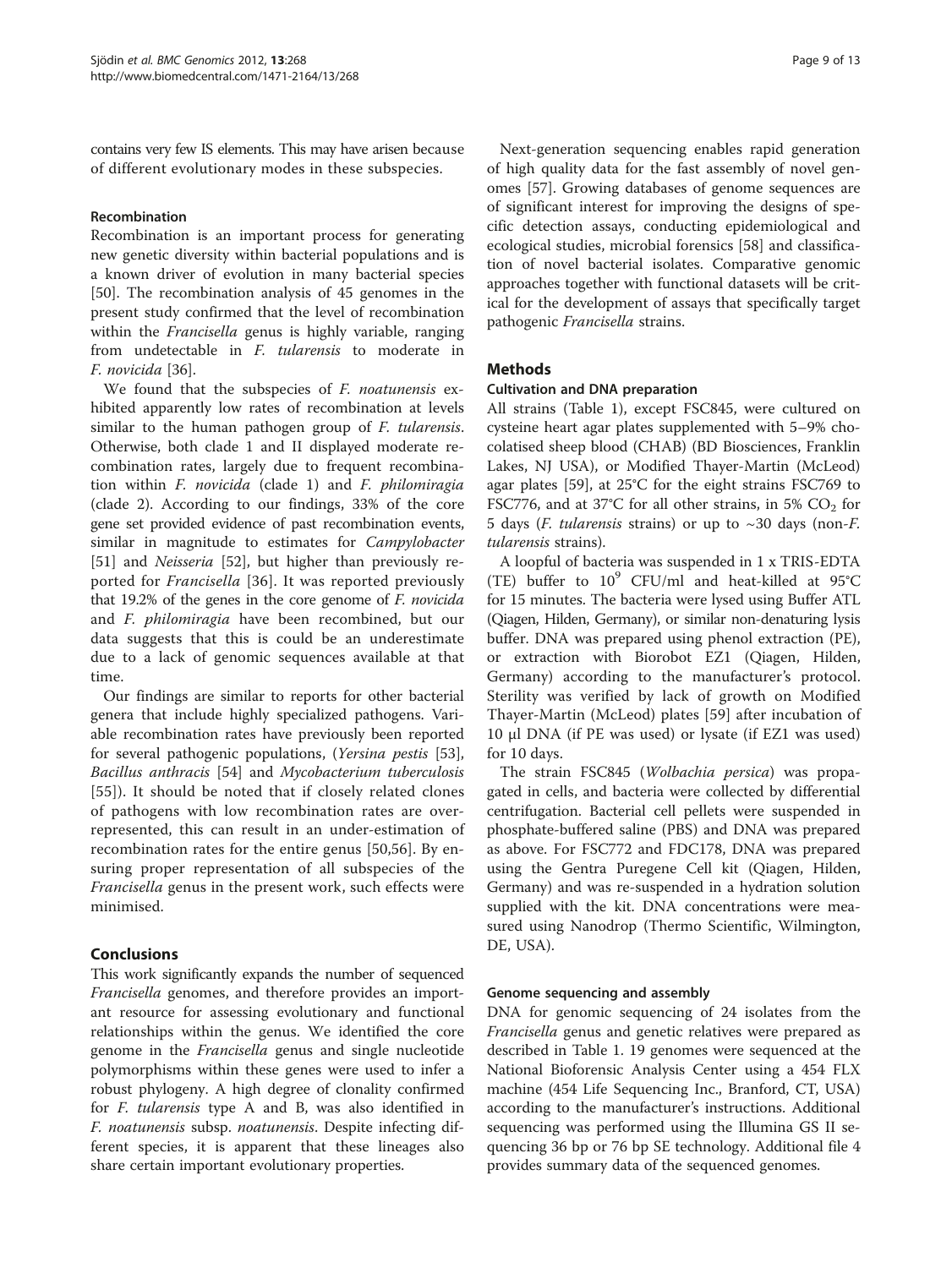Isolates sequenced with both technologies were first assembled using Newbler. Obtained contigs were corrected using the Illumina reads in Nesoni. Isolates sequenced only with the Illumina technology were assembled using Velvet. [\[60,61](#page-11-0)].

All 24 isolates included in this study were submitted to IMG/ER [\[62](#page-11-0)] for functional annotation. All sequence reads were deposited in Genbank and are freely downloadable from the Genbank project number listed in Table [1.](#page-2-0)

#### 16 S rRNA alignment

The Francisella 16 S ribosomal RNA data were obtained using the ribosomal database project [[63](#page-11-0),[64](#page-12-0)]. The key search words 'Francisella', 'Fangia hongkongensis' and 'Piscirickettsia salmonis' produced 171 hits in the database. After removing duplicates, small sequences and sequences of poor quality, the final dataset consisted of 69 sequences and 1557 bases. To infer the phylogenetic tree of the 16 S data, the software RAxML [\[65](#page-12-0)] was used, which is suitable for analysing ribosomal RNA data as covariation patterns are taken into account in the model. The secondary structure was analysed using the substitution model RNA6A by maximising the loglikelihood. The GTR and gamma model was chosen as the standard DNA substitution model. The number of bootstrap replicates was 1000.

## Whole-genome alignment

Multiple genome alignments were computed by employing the progressiveMauve algorithm of the Mauve software [\[35](#page-11-0)] using default options. Sequences were extracted and concatenated from each of the 45 genomes to build a core genome of multiple alignments. Core genome SNPs were identified from this alignment as the loci where at least one sequence had a mutated base and it had no missing sequences from any genome included in this study. While it is possible that some of the SNP's that were specific to a single sequence could have been incorrect due to sequencing errors, this was unlikely in the case of informative sites. Strain-specific SNP's can have an effect on the estimated value of the mutation rate and the branch length of the phylogenetic tree. However, they do not affect the structure of the tree. The phylogenetic data is deposited in treeBASE [[66](#page-12-0),[67\]](#page-12-0).

#### Whole-genome phylogenetic construction

An unrooted neighbour joining tree for the genus Francisella with the genetic relatives Fa. hongkongensis and P. salmonis as an outgroup was constructed using the MEGA5 software [\[68](#page-12-0)] based on the numbers of substitutions per nucleotide site in the genome sequences of all strains. The Complete Deletion Method was used for handling alignment gaps.

#### Estimation of evolutionary distance

Average nucleotide identity (ANI) was calculated by pairwise genome comparisons with the MUMmer and BLAST algorithms using JSpecies v1.2.1 [\[69\]](#page-12-0). A threshold of >95% identity was used to classify genomes as the same species.

## IS element finding

This study focuses on newly sequenced genomes of previously uncharacterized Francisella species and subspecies (Additional file [5](#page-10-0)). Potential IS elements were identified using the BLASTN program (no low-complexity filtering), by querying genome sequences using the ISFinder tool [[70\]](#page-12-0) in the IS database and querying flanking regions of the draft genome contigs against the NCBI 'nt' database. Altogether, 41 IS elements were found to be present (e-value  $< 10^{-2}$ ) in the included genomes. Pairwise BLAST alignments of both left and right flanking regions, and full length IS sequence elements, were constructed for all genomes. The results were evaluated by e-value  $(<10^{-3})$ , identity (90%), bit score (>40) alignment length and proximity to contig ends. Inherently, de novo assembly of next-generation sequence data implies problems in resolving repeat structures, resulting in an increased risk of underestimating the IS element copy number.

## Protein orthologs

Forty-five genomes of Francisella and two genetic relatives were downloaded from IMG/ER (Table [1](#page-2-0) and Additional file 6). Coding sequences were extracted from GenBank files and orthologs were determined using OrthoMCL with a BLAST *e*-value cut-off of  $10^{-5}$ and an inflation parameter of 1.5. We used the OrthoMCL output to construct a table describing genome gene content (Additional file [7](#page-10-0)) that were used for all pan- and core gene analysis.

Heat maps showing the presence of genes in the Francisella genus were generated using custom code in the statistical software R.

#### Analysis of recombination

To infer recombination events in the Francisella dataset, three recombination detection methods were used: pairwise homoplasy index (Phi)[\[71](#page-12-0)], neighbour similarity score (NSS) [\[72\]](#page-12-0) and maximum chi-square (MaxChi) [[73](#page-12-0)]. These methods are conveniently implemented in the PHI Package [[71](#page-12-0)]. A subset of 742 genes (i.e. the core genome excluding multiple copies of genes) was tested for recombination detection on the entire data as well as on individual lineages in the phylogeny (subspecies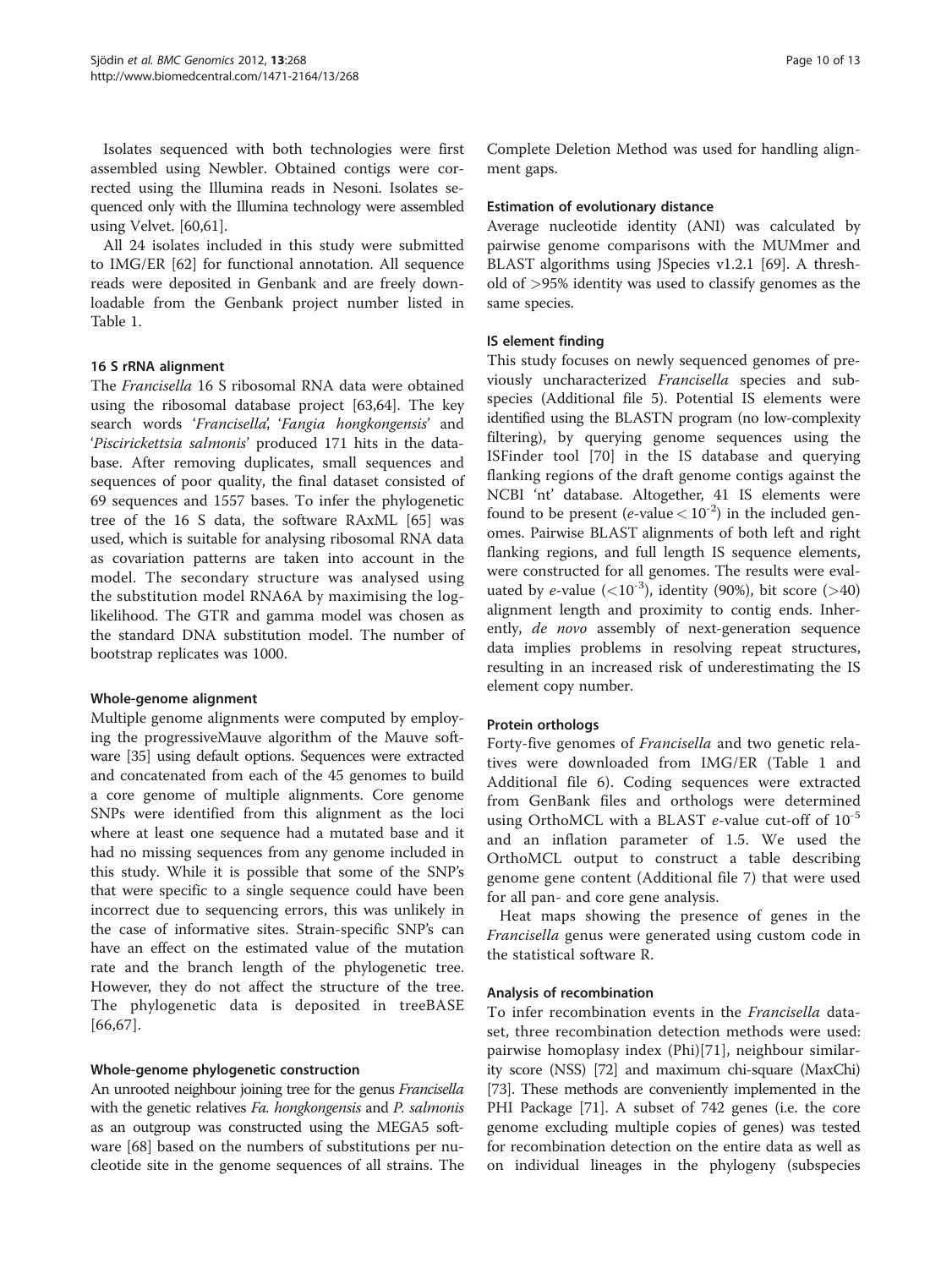<span id="page-10-0"></span>populations). It should be mentioned that all recombination methods used here do not correct for multiple testing, which may result in an over-estimation of the presence of recombination, in particular for the full data analysis (comprising 45 isolates in total).

## Additional files

[Additional file 1](http://www.biomedcentral.com/content/supplementary/1471-2164-13-268-S1.xls) is a table of the average nucleotide identity. [Additional file 2](http://www.biomedcentral.com/content/supplementary/1471-2164-13-268-S2.eps) is a figure showing the 16 S rRNA phylogenetic tree.

[Additional file 3](http://www.biomedcentral.com/content/supplementary/1471-2164-13-268-S3.xls) is a table summarising the recombination results. [Additional file 4](http://www.biomedcentral.com/content/supplementary/1471-2164-13-268-S4.xls) is a table of sequencing statistics for included isolates.

[Additional file 5](http://www.biomedcentral.com/content/supplementary/1471-2164-13-268-S5.xls) is a table of the IS element results.

[Additional file 6](http://www.biomedcentral.com/content/supplementary/1471-2164-13-268-S6.xls) is a table giving information of public genome sequences.

[Additional file 7](http://www.biomedcentral.com/content/supplementary/1471-2164-13-268-S7.txt) is the results from orthoMCL.

#### Abbreviations

ANI: Average nucleotide identity; FLE: Francisella-like endosymbionts; MaxChi: Maximum chi-square; NSS: Neighbour similarity score; Phi: Pair wise homoplasy index.

#### Competing interests

No competing interests for any of the authors exist.

#### Authors' contributions

AS assembled all genomes and performed analysis of genome and gene content. JA performed the 16 S rRNA alignment, analysis of over-represented COGs and recombination. CO performed the analysis of average nucleotide identity, IS elements and clade specific genes. SD and DJC provided Francisella isolates that infect fish and knowledge of fish pathogenic Francisella, and contributed to completion of the manuscript. PLA and MF conceived the study. AS, KS, JA, PLI, AJ, PLA, MF drafted the manuscript. All authors read and approved the manuscript.

#### Disclaimer

The views and conclusions contained in this document are those of the authors and should not be interpreted as necessarily representing the official policies, either expressed or implied, of the U.S. Department of Homeland Security or the Swedish Civil Contingencies Agency.

#### Acknowledgments

Research for this publication was funded by the U.S. Department of Homeland Security and the Swedish Civil Contingencies Agency pursuant to the Agreement between the Government of the United States of America and the Government of the Kingdom of Sweden on Cooperation in Science and Technology for Homeland Security Matters.

#### Author details

<sup>1</sup> Division of CBRN Security and Defence, FOI - Swedish Defence Research Agency, Umeå, Sweden. <sup>2</sup>Section for Bacteriology, Norwegian Veterinary Institute, Postbox 750 sentrum0106, Oslo, Norway. <sup>3</sup> Department of Clinical Microbiology, Umeå University, SE-901 85, Umeå, Sweden.

#### Received: 3 January 2012 Accepted: 7 June 2012 Published: 22 June 2012

#### References

- Darling RG, Catlett CL, Huebner KD, Jarrett DG: Threats in bioterrorism. I: CDC category A agents. Emerg Med Clin North Am 2002, 20:273–309.
- 2. Johansson A, Celli J, Conlan W, Elkins KL, Forsman M, Keim PS, Larsson P, Manoil C, Nano FE, Petersen JM, Sjöstedt A: Objections to the transfer of

Francisella novicida to the subspecies rank of Francisella tularensis. Int J Syst Evol Microbiol 2010, 60:1717–1718. author reply 1718–20.

- 3. Busse H-J, Huber B, Anda P, Escudero R, Scholz HC, Seibold E, Splettstoesser WD, Kämpfer P: Objections to the transfer of Francisella novicida to the subspecies rank of Francisella tularensis - response to Johansson et al. Int J Syst Evol Microbiol 2010, 60:1718-1720.
- 4. Keim P, Johansson A, Wagner DM: Molecular epidemiology, evolution, and ecology of Francisella. Ann N Y Acad Sci 2007, 1105:30-66.
- 5. Dienst FT: Tularemia: a perusal of three hundred thirty-nine cases. The Journal of the Louisiana State Medical Society: official organ of the Louisiana State Medical Society 1963, 115:114–127.
- 6. Sandström G, Sjöstedt A, Forsman M, Pavlovich NV, Mishankin BN: Characterization and classification of strains of Francisella tularensis isolated in the central Asian focus of the Soviet Union and in Japan. J Clin Microbiol 1992, 30:172–175.
- 7. Olsufiev NG, Meshcheriakova IS: Subspecific Taxonomy of Francisella tularensis McCoy and Chapin 1912. Int J Syst Bacteriol 1983, 33:872–874.
- 8. Hollis DG, Weaver RE, Steigerwalt AG, Wenger JD, Moss CW, Brenner DJ: Francisella philomiragia comb. nov. (formerly Yersinia philomiragia) and Francisella tularensis biogroup novicida (formerly Francisella novicida) associated with human disease. J Clin Microbiol 1989, 27:1601–1608.
- 9. Wenger JD, Hollis DG, Weaver RE, Baker CN, Brown GR, Brenner DJ, Broome CV: Infection caused by Francisella philomiragia (formerly Yersinia philomiragia). A newly recognized human pathogen. Ann Intern Med 1989, 110:888–892.
- 10. Mailman TL, Schmidt MH: Francisella philomiragia adenitis and pulmonary nodules in a child with chronic granulomatous disease. The Canadian journal of infectious diseases & medical microbiology. Journal canadien des maladies infectieuses et de la microbiologie médicale / AMMI Canada 2005, 16:245–248.
- 11. Brevik ØJ, Ottem KF, Nylund A: Multiple-locus, variable number of tandem repeat analysis (MLVA) of the fish-pathogen Francisella noatunensis. BMC Vet Res 2011, 7:5.
- 12. Ottem KF, Nylund A, Karlsbakk E, Friis-Møller A, Kamaishi T: Elevation of Francisella philomiragia subsp. noatunensis Mikalsen et al. (2007) to Francisella noatunensis comb. nov. [syn. Francisella piscicida Ottem et al. (2008) syn. nov.] and characterization of Francisella noatunensis subsp. orientalis subsp. nov. J Appl Microbiol 2009, 106:1231–1243.
- 13. Colquhoun DJ, Duodu S: Francisella infections in farmed and wild aquatic organisms. Vet Res 2011, 42:47.
- 14. Birkbeck T, Feist S, Verner-Jeffreys D: Francisella infections in fish and shellfish. J Fish Dis 2011, 34:173–187.
- 15. Olsen AB, Mikalsen J, Rode M, Alfjorden A, Hoel E, Straum-Lie K, Haldorsen R, Colquhoun DJ: A novel systemic granulomatous inflammatory disease in farmed Atlantic cod, Gadus morhua L., associated with a bacterium belonging to the genus Francisella. J Fish Dis 2006, 29:307-311.
- 16. Ottem KF, Nylund A, Karlsbakk E, Friis-Møller A, Krossøy B: Characterization of Francisella sp., GM2212, the first Francisella isolate from marine fish, Atlantic cod (Gadus morhua). Arch Microbiol 2007, 187:343–350.
- 17. Kamaishi T, Fukuda Y, Nishiyama M, Kawakami H, Matsuyama T, Yoshinaga T, Oseko N: Identification and pathogenicity of intracellular Francisella bacterium in three-line grunt Parapristipoma trilineatum. Fish Pathology 2005, 40:67–72.
- 18. Birkbeck TH, Bordevik M, Frøystad MK, Baklien A: Identification of Francisella sp. from Atlantic salmon, Salmo salar L., in Chile. J Fish Dis 2007, 30:505–507.
- 19. Barns SM, Grow CC, Okinaka RT, Keim P, Kuske CR: Detection of diverse new Francisella-like bacteria in environmental samples. Appl Environ Microbiol 2005, 71:5494–5500.
- 20. Dillon J, McMath L, Trout A: Seasonal changes in bacterial diversity in the Salton Sea. Hydrobiologia 2009, 632:49–64.
- 21. Kugeler KJ, Mead PS, McGowan KL, Burnham JM, Hogarty MD, Ruchelli E, Pollard K, Husband B, Conley C, Rivera T, Kelesidis T, Lee WM, Mabey W, Winchell JM, Stang HL, Staples JE, Chalcraft LJ, Petersen JM: Isolation and characterization of a novel Francisella sp. from human cerebrospinal fluid and blood. J Clin Microbiol 2008, 46:2428-2431.
- 22. Petersen JM, Carlson J, Yockey B, Pillai S, Kuske C, Garbalena G, Pottumarthy S, Chalcraft L: Direct isolation of Francisella spp. from environmental samples. Lett Appl Microbiol 2009, 48:663-667.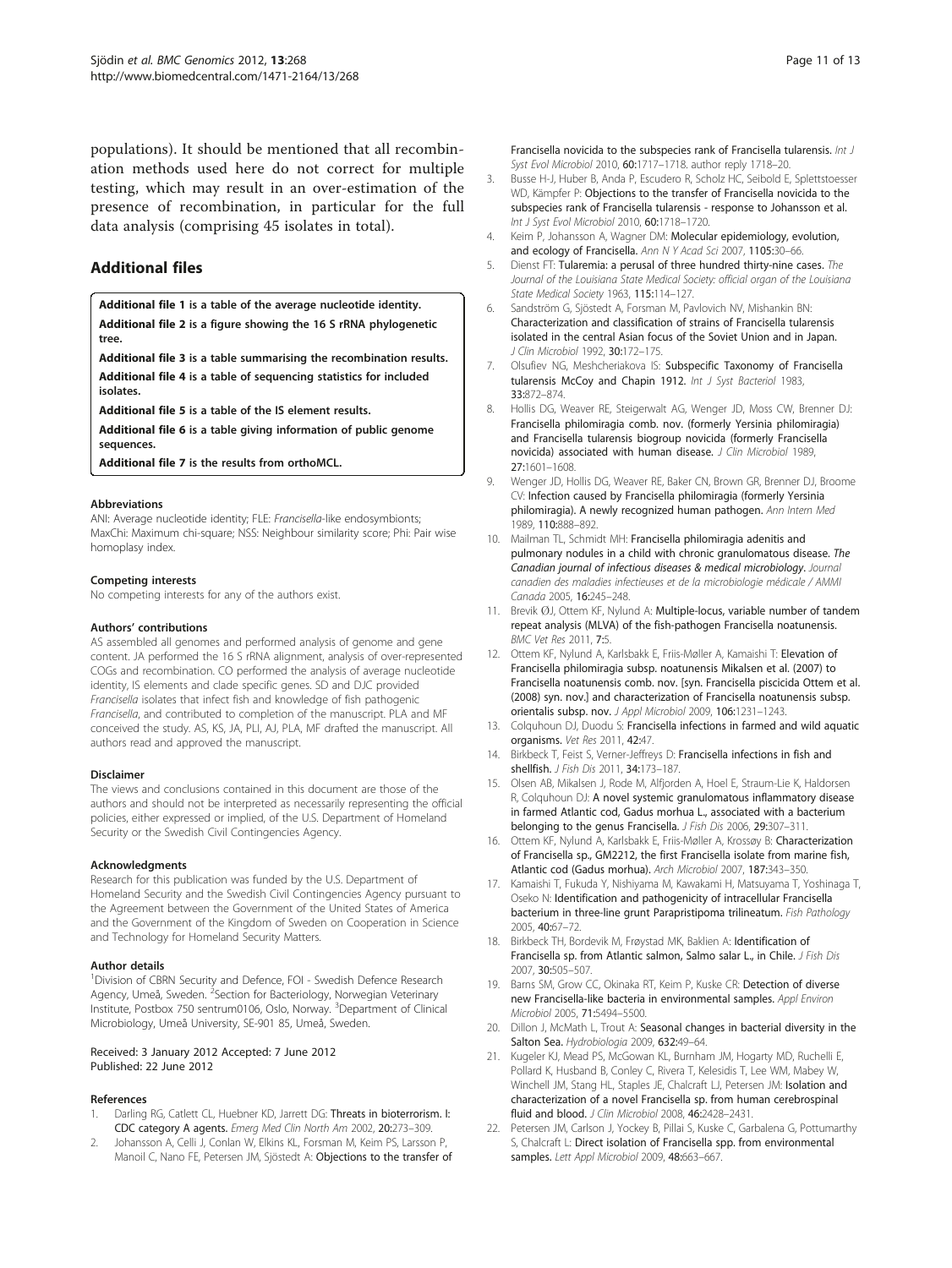- <span id="page-11-0"></span>23. Schrallhammer M, Schweikert M, Vallesi A, Verni F, Petroni G: Detection of a novel subspecies of Francisella noatunensis as endosymbiont of the ciliate Euplotes raikovi. Microb Ecol 2011, 61:455–464.
- 24. Scoles GA: Phylogenetic analysis of the Francisella-like endosymbionts of Dermacentor ticks. J Med Entomol 2004, 41:277–286.
- 25. Weiss E, Myers WF, Suitor EC, Neptune EM: Respiration of a Rickettsialike Microorganism, Wolbachia Persica. J Infect Dis 1962, 110:155–164.
- 26. Noda H, Munderloh UG, Kurtti TJ: Endosymbionts of ticks and their relationship to Wolbachia spp. and tick-borne pathogens of humans and animals. Appl Environ Microbiol 1997, 63:3926–3932.
- 27. Qu P, Deng X, Zhang J, Chen J, Zhang J, Zhang Q, Xiao Y, Chen S: Identification and characterization of the Francisella sp. strain 08HL01032 isolated in air condition systems. Wei sheng wu xue bao = Acta microbiologica sinica 2009, 49:1003–1110.
- 28. Kugeler KJ, Gurfield N, Creek JG, Mahoney KS, Versage JL, Petersen JM: Discrimination between Francisella tularensis and Francisella-like endosymbionts when screening ticks by PCR. Appl Environ Microbiol 2005, 71:7594–7597.
- 29. Lau KWK, Ren J, Fung M-C, Woo PCY, Yuen K-Y, Chan KKM, Qian P-Y, Wong P-K, Wu M: Fangia hongkongensis gen. nov., sp. nov., a novel gammaproteobacterium of the order Thiotrichales isolated from coastal seawater of Hong Kong. Int J Syst Evol Microbiol 2007, 57:2665-2669.
- 30. Fryer JL, Lannan CN, Giovannoni SJ, Wood ND: Piscirickettsia salmonis gen. nov., sp. nov., the causative agent of an epizootic disease in salmonid fishes. Int J Syst Bacteriol 1992, 42:120–126.
- 31. Suitor EC Jr, Weiss E: Isolation of a Rickettsialike Microorganism (Wolbachia persica, n. sp.) from Argas persicus (Oken). J Infect Dis 1961, 108:95–106.
- 32. Fryer JL, Lannan CN LHG, Larenas JJ, Smith PA: Isolation of a rickettsialeslike organism from diseased coho salmon Oncorhynchus kisutch in Chile. Fish pathology 1990, 25:107–114.
- 33. Whipp MJ, Davis JM, Lum G, de Boer J, Zhou Y, Bearden SW, Petersen JM, Chu MC, Hogg G: Characterization of a novicida-like subspecies of Francisella tularensis isolated in Australia. J Med Microbiol 2003, 52:839–842.
- 34. Siddaramappa S, Challacombe JF, Petersen JM, Pillai S, Hogg G, Kuske CR: Common ancestry and novel genetic traits of Francisella novicida-like isolates from North America and Australia as revealed by comparative genomic analyses. Appl Environ Microbiol 2011, 77:5110–5122.
- 35. Darling AE, Mau B, Perna NT: progressiveMauve: multiple genome alignment with gene gain, loss and rearrangement. PLoS One 2010, 5:e11147.
- 36. Larsson P, Elfsmark D, Svensson K, Wikström P, Forsman M, Brettin T, Keim P, Johansson A: Molecular evolutionary consequences of niche restriction in Francisella tularensis, a facultative intracellular pathogen. PLoS Pathog 2009, 5:e1000472.
- 37. Marshall SH, Henríquez V, Gómez FA, Cárdenas C: ISPsa2, the first mobile genetic element to be described and characterized in the bacterial facultative intracellular pathogen Piscirickettsia salmonis. FEMS Microbiol Lett 2011, 314:18–24.
- 38. Champion MD, Zeng Q, Nix EB, Nano FE, Keim P, Kodira CD, Borowsky M, Young S, Koehrsen M, Engels R, Pearson M, Howarth C, Larson L, White J, Alvarado L, Forsman M, Bearden SW, Sjöstedt A, Titball R, Michell SL, Birren B, Galagan J: Comparative genomic characterization of Francisella tularensis strains belonging to low and high virulence subspecies. PLoS Pathog 2009, 5:e1000459.
- 39. Nübel U, Reissbrodt R, Weller A, Grunow R, Porsch-Ozcürümez M, Tomaso H, Hofer E, Splettstoesser W, Finke E-J, Tschäpe H, Witte W: Population structure of Francisella tularensis. J Bacteriol 2006, 188:5319–5324.
- 40. Forsman M, Sandström G, Sjöstedt A: Analysis of 16 S ribosomal DNA sequences of Francisella strains and utilization for determination of the phylogeny of the genus and for identification of strains by PCR. Int J Syst Bacteriol 1994, 44:38–46.
- 41. Escudero R, Toledo A, Gil H, Kovácsová K, Rodríguez-Vargas M, Jado I, García-Amil C, Lobo B, Bhide M, Anda P: Molecular method for discrimination between Francisella tularensis and Francisella-like endosymbionts. J Clin Microbiol 2008, 46:3139–3143.
- 42. Berrada ZL, Telford SR: Diversity of Francisella species in environmental samples from Martha's Vineyard, Massachusetts. Microb Ecol 2010, 59:277–283.
- 43. Huber B, Escudero R, Busse H-J, Seibold E, Scholz HC, Anda P, Kämpfer P, Splettstoesser WD: Description of Francisella hispaniensis sp. nov., isolated from human blood, reclassification of Francisella novicida (Larson et al. 1955) Olsufiev et al. 1959 as Francisella tularensis subsp. novicida comb. nov. and emended description of the genus Franc. Int J Syst Evol Microbiol 2010, 60:1887–1896.
- 44. Alcaraz LDD, Moreno-Hagelsieb G, Eguiarte LE, Souza V, Herrera-Estrella L, Olmedo G: Understanding the evolutionary relationships and major traits of Bacillus through comparative genomics. BMC Genomics 2010, 11:332.
- 45. Rohmer L, Fong C, Abmayr S, Wasnick M, Larson Freeman TJ, Radey M, Guina T, Svensson K, Hayden HS, Jacobs M, Gallagher LA, Manoil C, Ernst RK, Drees B, Buckley D, Haugen E, Bovee D, Zhou Y, Chang J, Levy R, Lim R, Gillett W, Guenthener D, Kang A, Shaffer SA, Taylor G, Chen J, Gallis B, D'Argenio DA, Forsman M, Olson MV, Goodlett DR, Kaul R, Miller SI, Brittnacher MJ: Comparison of Francisella tularensis genomes reveals evolutionary events associated with the emergence of human pathogenic strains. Genome Biol 2007, 8:R102.
- 46. Georgiades K, Raoult D: Genomes of the most dangerous epidemic bacteria have a virulence repertoire characterized by fewer genes but more toxin-antitoxin modules. PLoS One 2011, 6:e17962.
- 47. Hood AM: Virulence factors of Francisella tularensis. J Hyg 1977, 79:47–60.
- 48. McLendon MK, Apicella MA, Allen L-AA: Francisella tularensis: taxonomy, genetics, and Immunopathogenesis of a potential agent of biowarfare. Annu Rev Microbiol 2006, 60:167–185.
- 49. Prior JL, Prior RG, Hitchen PG, Diaper H, Griffin KF, Morris HR, Dell A, Titball RW: Characterization of the O antigen gene cluster and structural analysis of the O antigen of Francisella tularensis subsp. tularensis. J Med Microbiol 2003, 52:845–851.
- 50. Didelot X, Maiden MCJ: Impact of recombination on bacterial evolution. Trends Microbiol 2010, 18:315–322.
- 51. Lefébure T, Bitar PDP, Suzuki H, Stanhope MJ: Evolutionary dynamics of complete Campylobacter pan-genomes and the bacterial species concept. Genome Biol Evol 2010, 2:646–655.
- 52. Joseph B, Schwarz RF, Linke B, Blom J, Becker A, Claus H, Goesmann A, Frosch M, Müller T, Vogel U, Schoen C: Virulence evolution of the human pathogen Neisseria meningitidis by recombination in the core and accessory genome. PLoS One 2011, 6:e18441.
- 53. Achtman M, Morelli G, Zhu P, Wirth T, Diehl I, Kusecek B, Vogler AJ, Wagner DM, Allender CJ, Easterday WR, Chenal-Francisque V, Worsham P, Thomson NR, Parkhill J, Lindler LE, Carniel E, Keim P: Microevolution and history of the plague bacillus, Yersinia pestis. Proc Natl Acad Sci USA 2004, 101:17837–17842.
- 54. Van Ert MN, Easterday WR, Huynh LY, Okinaka RT, Hugh-Jones ME, Ravel J, Zanecki SR, Pearson T, Simonson TS, U'Ren JM, Kachur SM, Leadem-Dougherty RR, Rhoton SD, Zinser G, Farlow J, Coker PR, Smith KL, Wang B, Kenefic LJ, Fraser-Liggett CM, Wagner DM, Keim P: Global genetic population structure of Bacillus anthracis. PLoS One 2007, 2:e461.
- 55. Liu X, Gutacker MM, Musser JM, Fu Y-X: Evidence for recombination in Mycobacterium tuberculosis. J Bacteriol 2006, 188:8169–8177.
- 56. Smith JM, Smith NH, O'Rourke M, Spratt BG: How clonal are bacteria? Proc Natl Acad Sci USA 1993, 90:4384–4388.
- 57. Ahmed N: A flood of microbial genomes-do we need more? PLoS One 2009, 4:e5831.
- 58. Enserink M: Anthrax investigation. Full-genome sequencing paved the way from spores to a suspect. Science 2008, 321:898–899. New York, N.Y.
- 59. Sandström G, Tärnvik A, Wolf-Watz H, Löfgren S: Antigen from Francisella tularensis: nonidentity between determinants participating in cell-mediated and humoral reactions. Infect Immun 1984, 45:101–106.
- 60. Zerbino DR, Birney E: Velvet: algorithms for de novo short read assembly using de Bruijn graphs. Genome Res 2008, 18:821–829.
- 61. Zerbino DR, McEwen GK, Margulies EH, Birney E: Pebble and rock band: heuristic resolution of repeats and scaffolding in the velvet short-read de novo assembler. PLoS One 2009, 4:e8407.
- 62. Markowitz VM, Mavromatis K, Ivanova NN, Chen I-MA, Chu K, Kyrpides NC: IMG ER: A system for microbial genome annotation expert review and curation. Bioinformatics Oxford England 2009, 25:2271–2278.
- 63. Cole JR, Wang Q, Cardenas E, Fish J, Chai B, Farris RJ, Kulam-Syed-Mohideen AS, McGarrell DM, Marsh T, Garrity GM, Tiedje JM: The Ribosomal Database